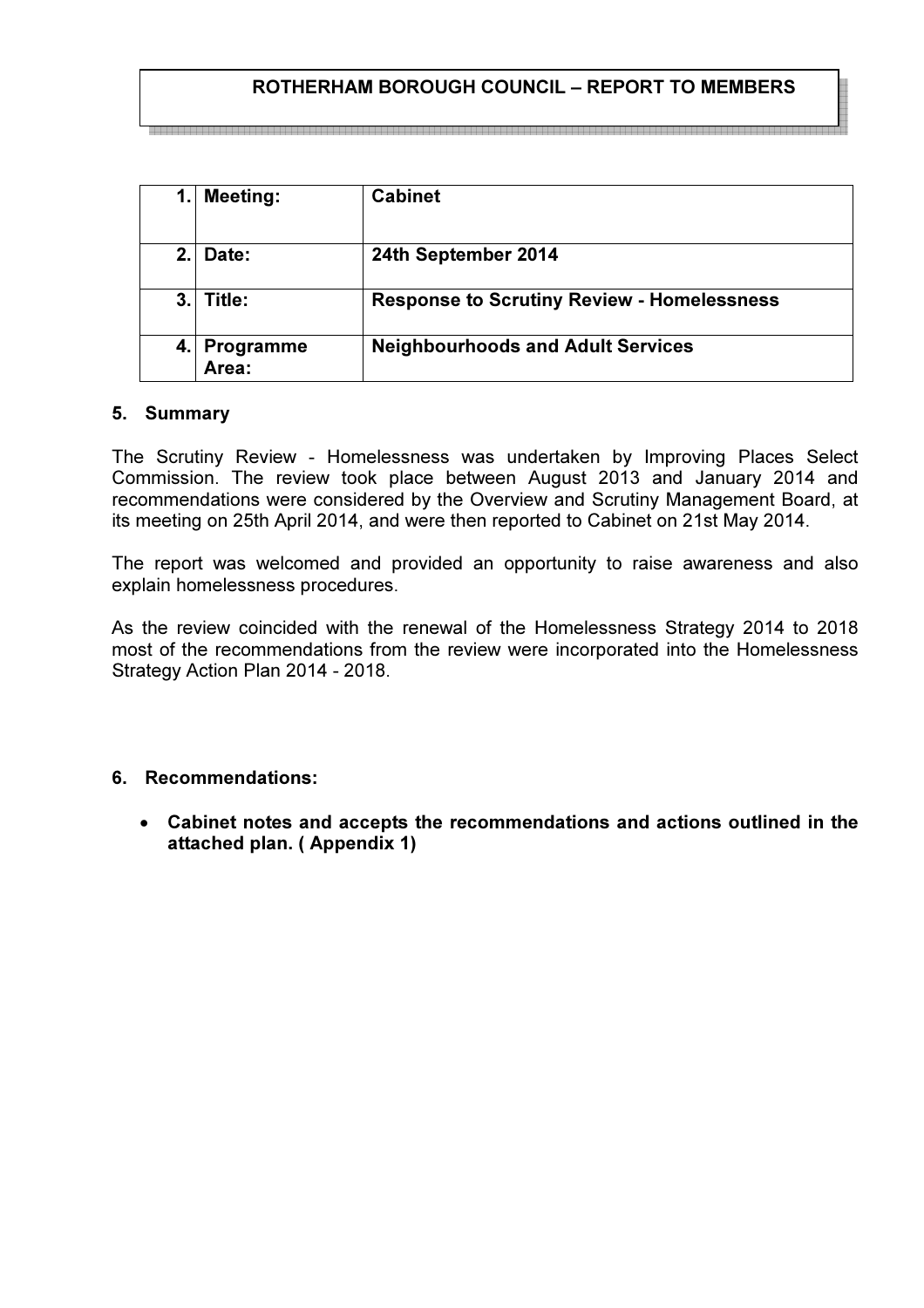### 7. Background and Proposals:

The focus of the Improving Places Select Commission Scrutiny Review on Homelessness was focussed on improving information for customers who are faced with homelessness and the availability of temporary accommodation. The following three points were also introduced into the scope of the review.

- 1. To identify plans to re-populate the town centre(s) via empty properties, flats over the shops etc.
- 2. The partnership with private sector landlords to improve housing choices and the potential impact on the prevention of homelessness.
- 3. An update on efforts to enforce and improve standards within the private rented sector.

The recommendations are welcomed especially with the new Homelessness Strategy and Welfare Reform Policy.

The recommendations from the Improving Places Select Commission Scrutiny Review are outlined below:-

- 1. That the Homelessness Section should undertake work to raise public awareness of the '28 day rule'. Specific awareness raising/training should be undertaken with elected members to increase understanding of the implications of these changes.
- 2. Information and trends regarding rent arrears in relation to Welfare Reform "bedroom tax" should be monitored and reported to members at the Improving Places Select Commission meeting on a half yearly basis by the Homelessness Manager.
- 3. The Private Sector Housing Officer to explore the option of issuing a newsletter to private sector landlords to promote the benefits of the private rented sector and how they can contribute to reducing homelessness.
- 4. Improve communications between the Homelessness Team and private sector landlords via the Private Sector Housing Officer, holding regular meetings and being proactive in reducing the number of empty properties.
- 5. The Homelessness Section continue to explore potential partnership options to address the lack of bed space provision, particularly for women and young people who need additional support.
- 6. Explore the above and other potential opportunities for joint service provision sub regionally via the South Yorkshire Leader's meeting.
- 7. Develop a coherent, cross service approach to tackling empty properties within the Rotherham Borough utilising existing resources.
- 8. Consider ways to provide tenancy support to private sector tenants within Rotherham.
- 9. The Homelessness Manager to arrange implementing the suggested improvements to the crash pad provision.
- 10. The Strategic Housing Investment Team to look at building provision to both prevent and tackle homelessness in future regeneration schemes at the planning stages and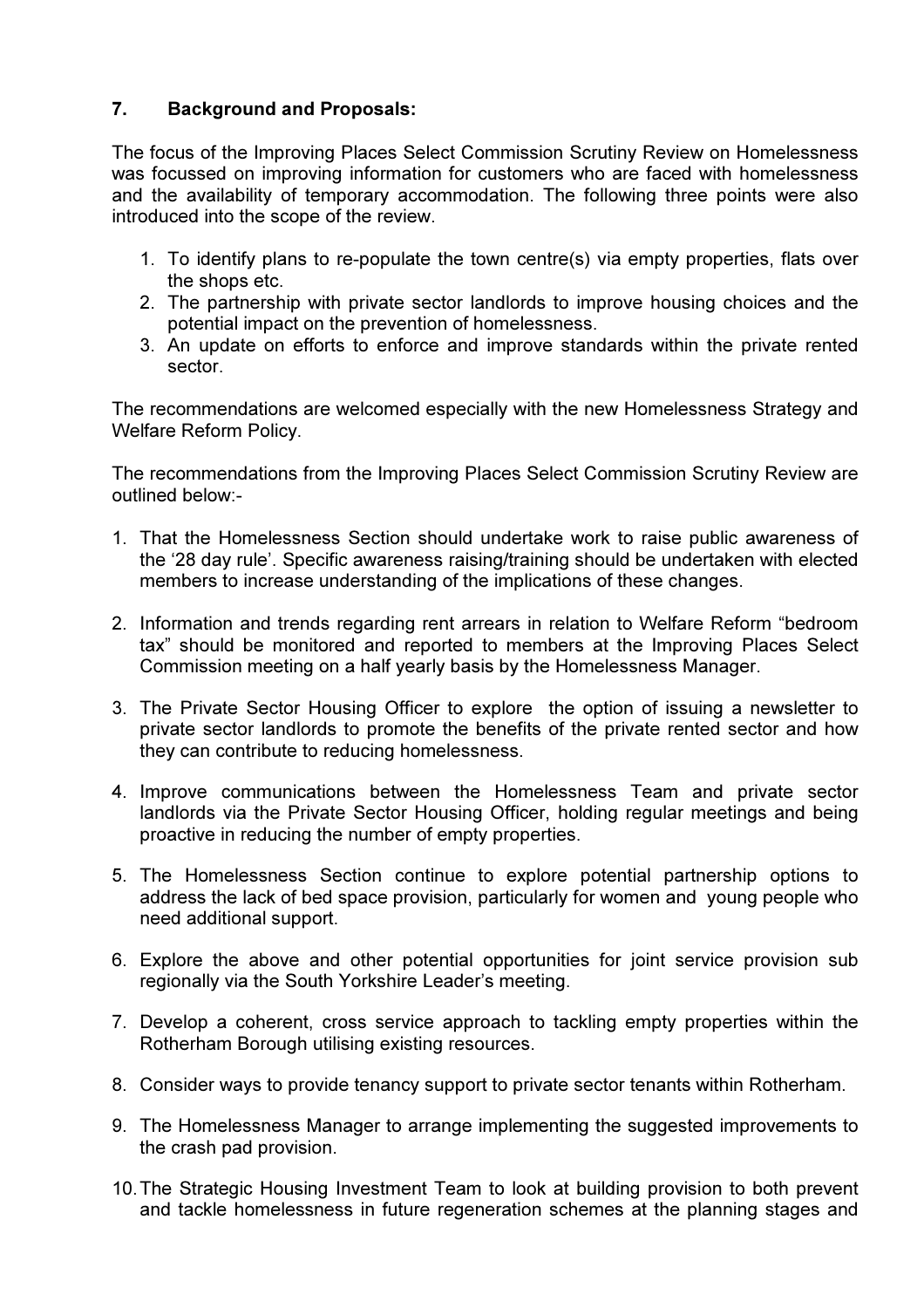consider ways that this could incorporate an extension to the HOPE project or other similar projects.

11. For the Council to explore how it invests in property and assets with the aim of reducing homelessness and out of authority placements.

### 8. Finance

The Scrutiny review acknowledged the need for recommendations to be contained within existing resources and in the main there are no financial implications arising from this report.

Services provided in relation to supporting the private rented sector are extremely restricted, and consequently all developments if they are to be sustainable will need to be cost and time effective and wherever possible utilise resources inherent within the sector.

The emergency temporary accommodation "crash pads" service is self-financing as such there is no budget allocation from the General fund and relies wholly on the crash pad nightly charge for income. The income generated from the charge covers all staffing, furniture and operational costs. The scheme has been a financial success with no losses ever been made, this is mainly due to how the scheme was originally created and the tight financial monitoring that has taken place within the service.

### 9. Risks & uncertainties

Failure to respond adequately through the provision of information, advice support and services to homeless households could result in increased levels of street homeless

Strong partnership working is required to implement fully some of the recommendations in this report.

### 10. Policy and Performance Agenda Implications

The Homelessness Strategy has considered the impending changes to the Council's Housing Allocations Policy.

The Homelessness Strategy also links to the priorities in the Council's Corporate Plan, CP 4 – 'Helping people to improve their health and wellbeing and reducing inequalities within the Borough,' the NAS Service Plan, Priority  $5 -$  'We will respond quickly to people's needs, mitigating the effects of poverty and helping them thrive,' and the Poverty Workstream in the Health and Wellbeing Strategy.

It also contributes to three of the ten commitments within our new Housing Strategy:

Commitment 1 – we will deliver Council Housing that meets people's needs Commitment 6 – We will help people to access the support they need Commitment 9 – We will help to improve Rotherham's private rented sector

### 11. Background papers

- o The Corporate Plan
- o Homelessness Act 2002
- o RMBC's Housing Strategy
- o RMBC's Housing Allocations Policy 2008, revised December 2013
- o Localism Act 2011